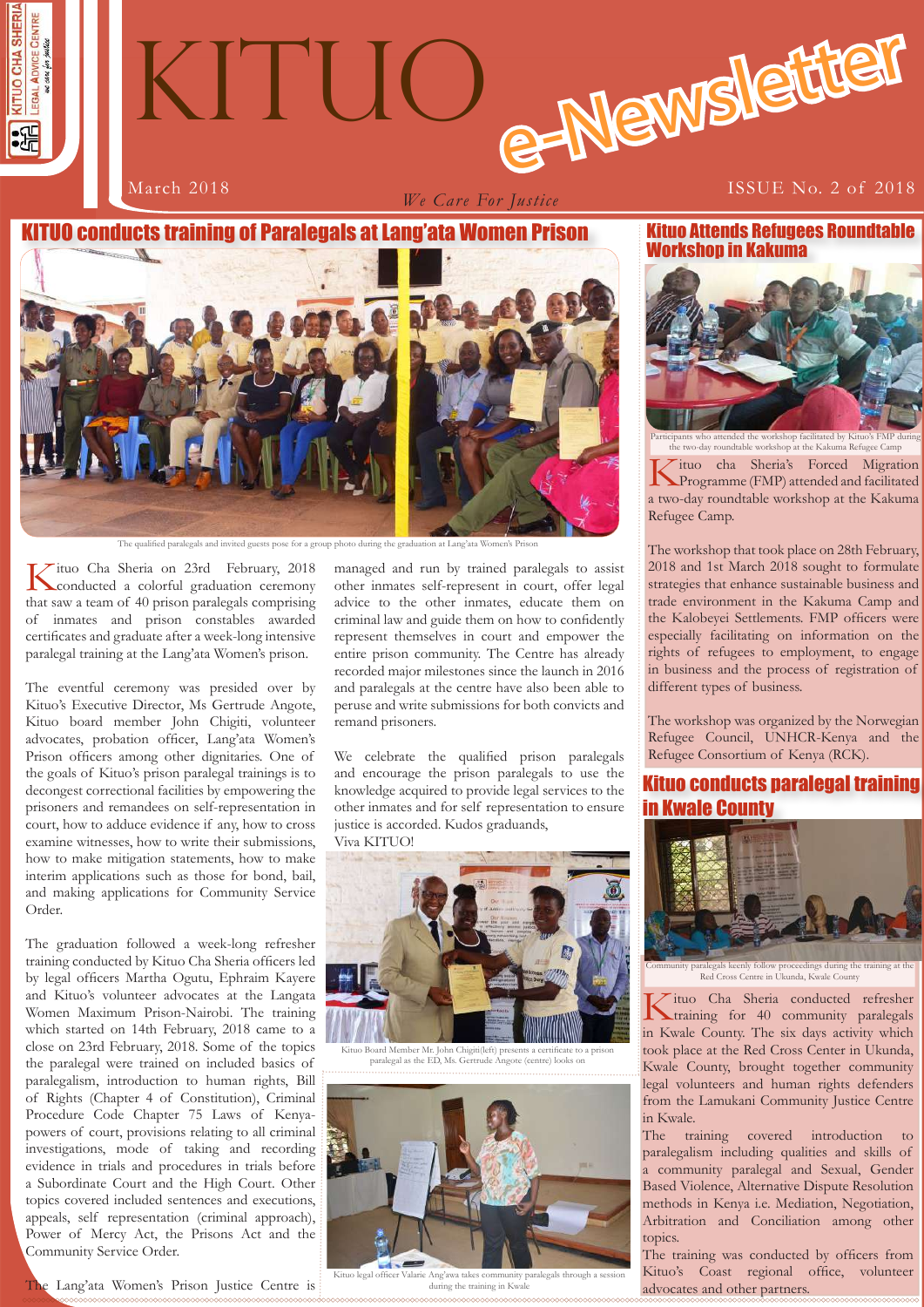

# **UO Participates in Mombasa County Action Plan -**Countering Violent Extremism workshop



officer Zedekiah Adika (right) with Mvita MP Haki Africa during the MCAP-CVE workshop

**K**ituo Cha Sheria participated<br>in drawing of the<br>implementation schedule for drawing implementation Mombasa County Action Plan in preventing and Countering Violent Extremism (MCAP-CVE) during a workshop that was held at the Pride Inn Paradise Beach Resort in Mombasa.

The MCAP-CVE Workshop aimed at creating a networking and learning platform which will hopefully result in the formulation of new methodologies of addressing the dynamic manifestations of violent extremism within the county. The 3 Day MCAP-PCVE implementation workshop was organised by Haki Africa in partnership with other

civil society groups. MCAP focuses on preventing and countering violent extremism. The Mombasa County Action Plan has been formulated alongside the nine pillars of the National Countering Violent Extremism strategy.

The action plan has further incorporated the economic and women pillars to respond to the unique issues arising from Mombasa County. The event incorporated the national government, county government and various Mombasa Civil Society Organizations. Kituo was represented by Zedekiah Adika, Kituo Programme officer at the coast regional office.

## Kituo's Regional and Branch Offices moved



Road, Nairobi at the Jogoo Road Plaza - Hashi Energy building at Maziwa stage along Jogoo Road to **Pangani - KCDF House, 4 th Floor on Chai/ Pamba Road, Off Juja Road, Nairobi.**

Cha Sheria Mombasa Regional Office previously located in Ganjoni opposite Ganjoni Primary School which has since moved to **Kizingo on Hatimy Talyani Road, Opposite the Mombasa Law Courts**.

#### Key Upcoming Activities Mar - Apr 2018

- 1. Kamiti paralegal refresher training , access to justice day celebration and documentation of successes-March
- 2. Nyando paralegal refresher training, radio talk show, legal aid clinic and documentation of successes - March/April.
- 3. Kitui paralegal refresher training, radio talk show, legal aid clinic and documentation of successes.
- 4. Turkana paralegal refresher training, radio talk show, legal aid clinics and documentation of successes - April.
- 5. Conducting of mobile legal aid clinics in 10 counties Nyahururu, Kitale, Makueni, Kerugoya, Kitui, Isiolo, Narok, Kajiado, Nyeri ,Busia - March-July
- 6. 4 day dialogue forums with the communities in Endebess and Cherangany together with the commissioners under the Alternative Justice Systems project- April
- Nyeri paralegal refresher training, access to justice day celebration and documentation of success stories-April.
- End-Term Evaluation of the Dutch Promoting Access to Justice project- April.

## Kituo live on Radio Rahma and Radio Salaam in Mombasa



Kituo officer Zedekiah Adika is joined in studio by an officer from the Kenya National Commission on Rughts (KNCHR) during a radio talk show on Radio Salaam

Kituo Cha Sheria through the Mombasa regional office continues to enlighten the public on their human rights through a series of radio talk shows on Radio Rahma 91.5FM in Mombasa and Radio Salaam, 90.7 FM also in Mombasa.

The radio talk shows have been conducted in conjuction with officers from the Kenya National Commission on Human Rights (KNCHR), Haki Africa and other civil society groups in the coastal region in the months of January and February 2018. Some of the discussions have revolved around the role of women representatives in promoting women's right and the general state of human rights in the Coastal

region. Other topics discussed ranged from security matters including the strategies in countering violence and extremism in the coastal region, labour related matters, property ownership especially land that has been characterized by unlawful evictions, displacement of locals from indigenous lands and issuance of invalid title deeds in the region. These radio programs are part of a continuing series of radio shows highlighting the state of human rights in the Coastal region spearheaded by Zedekiah Adika, Kituo programme officer. The series of radio programs to discuss the state of human rights in the region are set to continue in the coming months. han Rights (KNCHR) during a radio talk show on Radio Salaam<br>Cha Sheria region. Other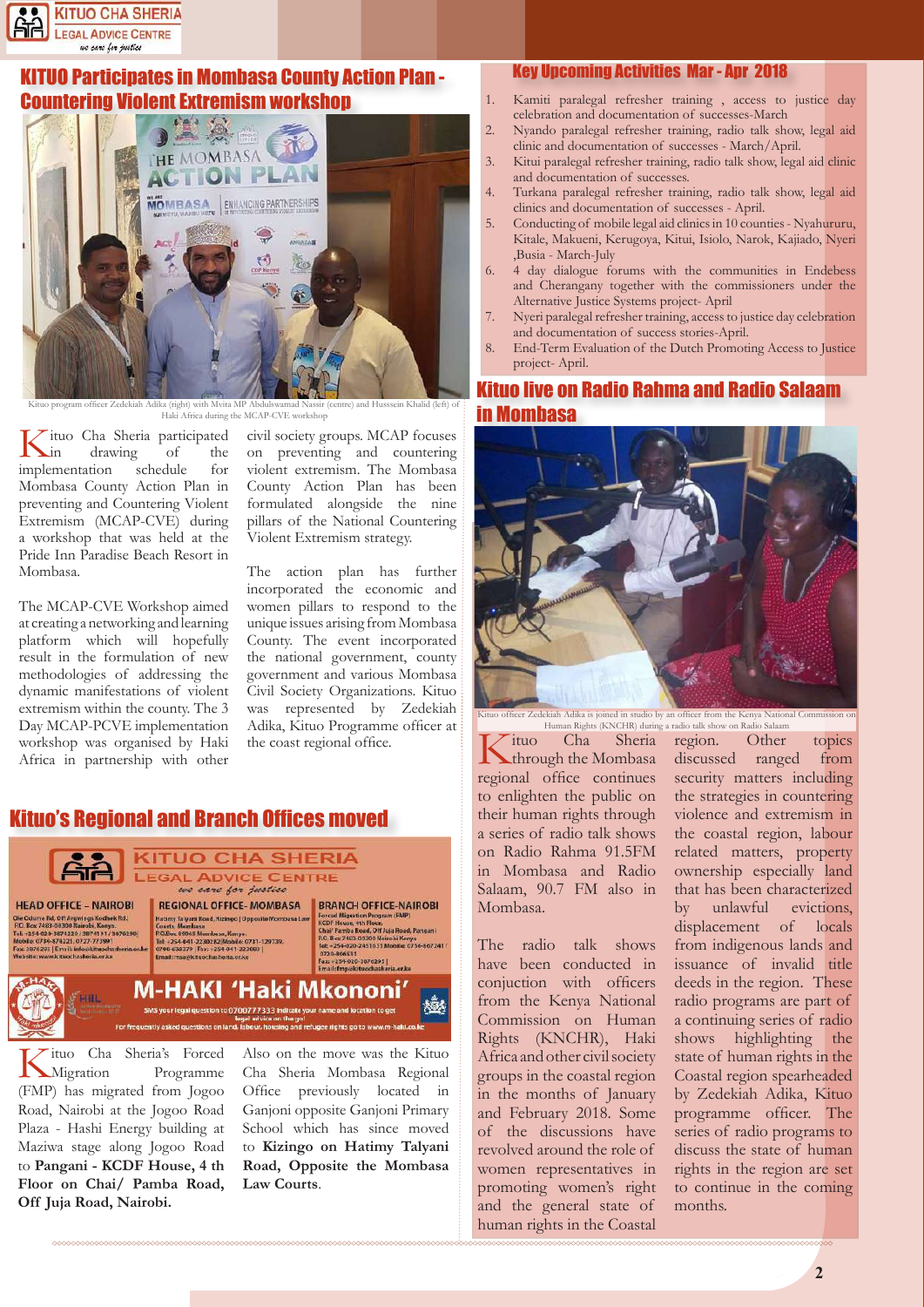## Kituo conducts a Community Public Forum in Marereni, Kilifi



ty public forum in Marereni, Kilifi Co Magarini Salt Base Public Interest Litigation Case

On 18th of January, 2018 Kituo Cha Sheria conducted a community public forum in Marereni, Kilifi County that deliberated on the Magarini Salt Base Public Interest Litigation Case.

The Magarini Salt Base case is a forced eviction case where Magarini community members accuse the salt firms along the salt mining belt of evicting them with utmost cruelty and without observing standards of human rights to pave way for the building of the salt firms.

The forum brought together the Magarini Community Members, Kubuka Farmers, representatives from the American Jewish World Service (AJWS) and Kituo Cha Sheria. The main objective of the meeting was to brief the Magarini community members on Kituo's intention to file the case regarding environmental and land issues in the Magarini salt belt in Court.

The meeting also provided an opportunity for AJWS to conduct a photo shoot of the community work done by the Malindi Rights Forum (MRF).

Kituo briefed the forum on the details of the case and also explained to the community the basic contents of the case including how to manage expectations, from prayers made and timelines.

Finally there was also discussion on an audit report by Kenya National Commission on Human Rights (KNCHR) on human rights violations.

## Nomination of Kituo's Executive Director



Kituo Cha Sheria Executive Director Ms Gertrude Angote has been nominated to be part of a panel of judges that consist of leaders and visionaries in the field of legal empowerment set to spearhead and select the best award winner of the 2017/2018 NAMATI Grassroots Justice Prizes.

NAMATI is a Global Legal Empowerment Network consisting of

4,000+ lawyers, community paralegals, human rights activists and grassroots organizers, researchers, journalists, and public servants who are working together to make justice a reality for the 4 billion global citizens who live outside the law.

The NAMATI Grassroots Justice Prize competition recognizes grassroots organizations and institutions, large and small, across the globe, that are working to put the power of law in people's hands.

The panel of judges will select the winners under the two Categories; the Achmed Sesay Memorial Prize for Innovation and the -- Nomboniso Nangu Maqubela Memorial Prize for Scalability and Sustainability while The #WalkTogether Prize for Courage which is the third category will be determined by a public vote.

Each of the three winners will receive \$10,000 USD and will be honored at a high-profile ceremony in Argentina on World Justice Day (20 February 2018). Viva Kituo!

### Success Story of DOUGLAS MUTHAURA NTORIBI, Meru County

#### **MERU MAIN GK PRISON JUSTICE CENTER**

 **Bringing Legal Empowerment Closer to the People**

**KITUO CHA SHERIA LEGAL ADVICE CENTRE** *we care for justice*

Case background<br> **Nouvelas** Muthaura Ntoribi Douglas Muthaura Ntoribi offence of robbery with violence contrary to Section 296 (2) of the Penal Code. The action saw the attacked victim sustain a head injury from a cut and loss of Ksh. 500. He was convicted by the trial court sitting at Nkubu in 2005 and sentenced to suffer death. He lodged an appeal (Criminal appeal number 118 of 2005) before Meru High Court, and on 29th July 2008, the same was dismissed. He soldiered on and filed Criminal Appeal No. 317 of 2008 before the court of appeal. That appeal suffered the same fate as the initial one at the High Court on 30th April 2014 with both judges citing that the applications did not meet the required threshold.

#### **Douglas undergoes Kituo paralegal training…**

Back In 2016, Kituo cha Sheria conducted paralegal training at Meru Main Prison, thirty (30) inmates underwent the paralegal training and were awarded certificates upon successful completion. Douglas Muthaura who was among the trainees testified how the knowledge he gained from the training helped him write a comprehensive appeal that saw the judge finally

rule in his favor. **Case Determination** 

The court ruled that the circumstances of the case did not call for death sentence or life imprisonment. In that regard death sentence was replaced by a 15 years imprisonment, sentencing running from the date of conviction dated 8th July 2005.

撼

The Court's decision was arrived at given that he had already spent almost twelve years in prison and yet, the victim of crime was treated of his head injury and immediately discharged from the hospital.

The Court in its ruling posed a question or rather wondered why such an applicant cannot reform and challenged the prison system to come up with effective rehabilitation models for convicts falling in the bracket of the applicant.

Justice Said Chitembwe cited the Supreme Court decision in MURUATETU v REP (2017) where mandatory death sentence was declared unconstitutional. He further opined that, High Courts are duty bound to consider cases where litigants have already been sentenced to suffer death and that, the consideration should not be limited to murder cases only.

# Success Story on MHAKI - Oluoch Omondi Jacob



**SMS legal question to 0700777333 and get your response within 24 hours M-HAKI A free SMS Service for legal questions**

**0700777333**

Oluoch Omondi Jacob a resident of Eastleigh, Nairobi bought a parcel of land from a willing seller who is now since deceased. The conveyance process went as far as reaching land gazettment. However the land title wasn't transferred to his name. Omondi sought for advice through M-Haki platform on what steps to take next after the deceased's wife began to claim that she was not aware of the existence of our client. He was referred to a volunteer advocate and advised by Kituo advocate to issue any relevant documents related to that transaction to his counsel as Kituo advocate maintains contact with the counsel in question to be abreast of any progress.

**KITUO CHA SHERIA LEGAL ADVICE CENTRE** *we care for justice*